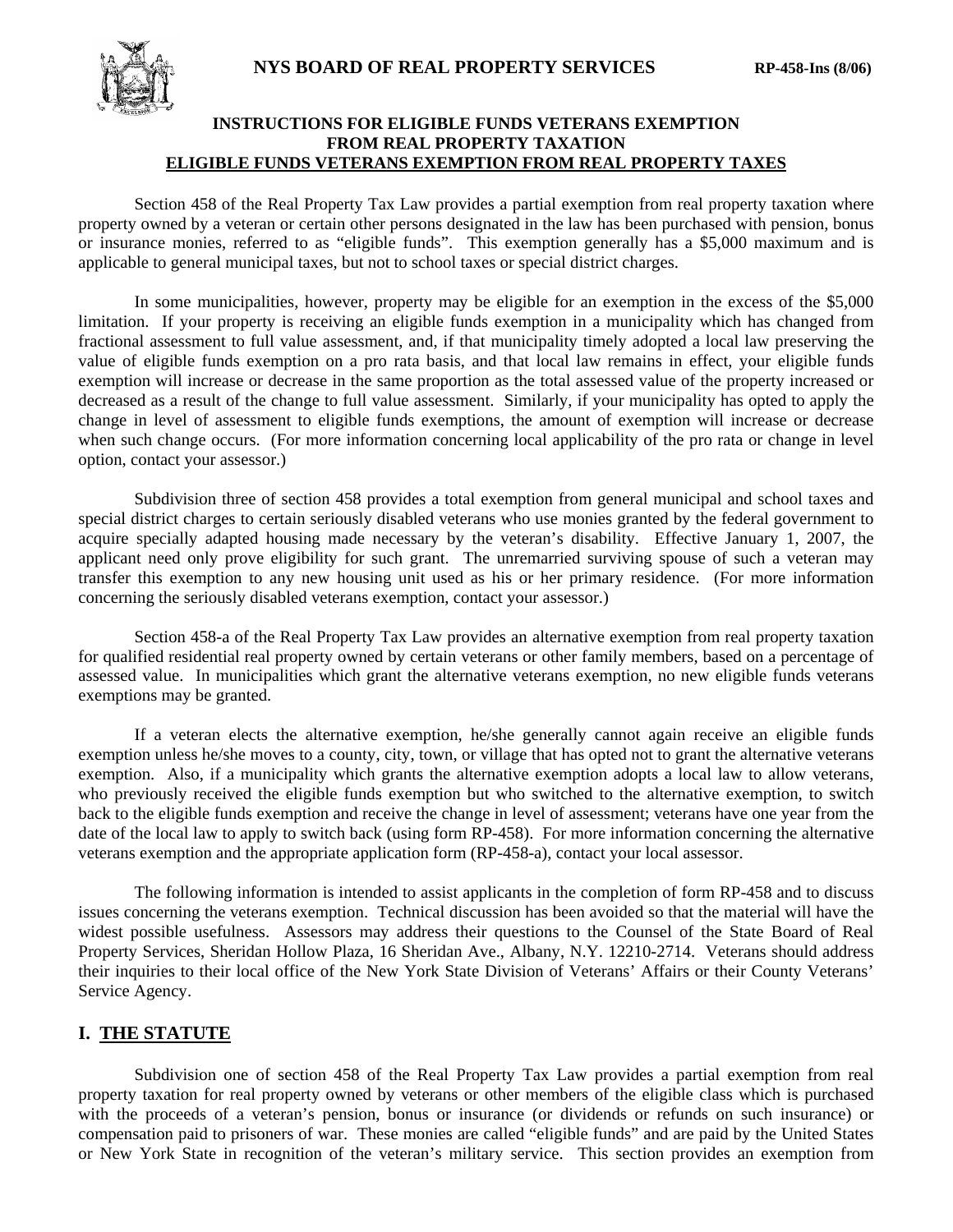general municipal taxes, but not school taxes, special ad valorem levies or special assessments. Property is exempt to the extent that eligible funds are used in the purchase. Except where the pro rata or change in level option is in effect, the exemption cannot exceed \$5,000 based upon eligible funds paid on account of military or naval services rendered by an individual veteran. Where property is owned by more than one person entitled to exemption, for example, where property is owned by more than one veteran, their exemptions may be combined. The unremarried surviving spouse of a veteran, who is also a veteran, may also receive the veteran's exemption of the deceased spouse. The exemption may be transferred at any time from one property to another provided the proceeds of sale of the first parcel are used to purchase the second parcel.

The questions under this statute fall generally into three categories: First, what is meant by the "purchase" of real property? Second, what are "eligible funds?" Third, who are the persons in the "exempt" class?

### **II. WHAT IS THE "PURCHASE" OF REAL PROPERTY?**

 The statute requires the real property be "purchased" with eligible funds. The acquisition of title to real property by the use of such monies is a direct purchase. In addition, various other transactions, such as payments of principal on a mortgage, have also been considered to be a "purchase" of real property.

- A. The following are illustrative of a "purchase" where eligible funds are used:
	- 1. Payment of purchase price with (a) a government check for eligible funds or (b) directly with the proceeds of the check for eligible funds.
	- 2. Payment on the principal of a (a) mortgage assumed at the time of the purchase, (b) purchase money mortgage, (c) mortgage where the mortgage money was borrowed to improve the property, or (d) mortgage on real property owned by any person in the "exempt" class.
	- 3. Payment of the cost of improvements (improvements enhance the value of property whereas repairs do not).
	- 4. Acquiring title to real property because of default of the mortgagor where the assignment of the mortgage to the veteran has been paid for with eligible funds.
	- In each of the above-mentioned cases, the payment must be made with eligible funds.
- B. The payment of current or delinquent taxes, interest, insurance or repairs on property, even if made with money borrowed on a mortgage (and even though the mortgage is paid off with eligible funds), does not constitute the "purchase" of real property.

### **III. WHAT ARE "ELIGIBLE FUNDS"?**

- A. The following have been held to include eligible funds and hence real property purchased with such funds is entitled to exemption:
	- 1. Monthly payments for a service-connected and a non-service connected disability or death.
	- 2. Retirement pay and disability retirement pay.
	- 3. Severance pay and disability severance pay.
	- 4. A death gratuity or benefit equal to six months' pay.
	- 5. Proceeds of World War adjusted service bonds and interest (Bonus, World War I).
	- 6. Mustering out pay.
	- 7. Lump sum payment to Army and Navy Air Corps Reserve officers upon release from active duty.
	- 8. Readjustment allowance paid to members of reserve components on involuntary release.
	- 9. Subsistence allowance under "GI Bill of Rights" including such allowance in connection with college and school education and training, on-the-job training, apprentice training and vocational rehabilitation programs. Exemption is limited (a) to the reasonable rental value to the veteran of the necessary dwelling premises which he purchased with subsistence allowance during his schooling or training and which he actually occupied during such period (of course, not exceeding the amount of subsistence allowance actually used in the purchase), or (b) if property is purchased with subsistence allowance after payment is terminated, to an amount (used to purchase real property) equal to the excess, if any, of such allowance over and above the reasonable cost of subsistence. The use of other funds for subsistence does not permit application of unused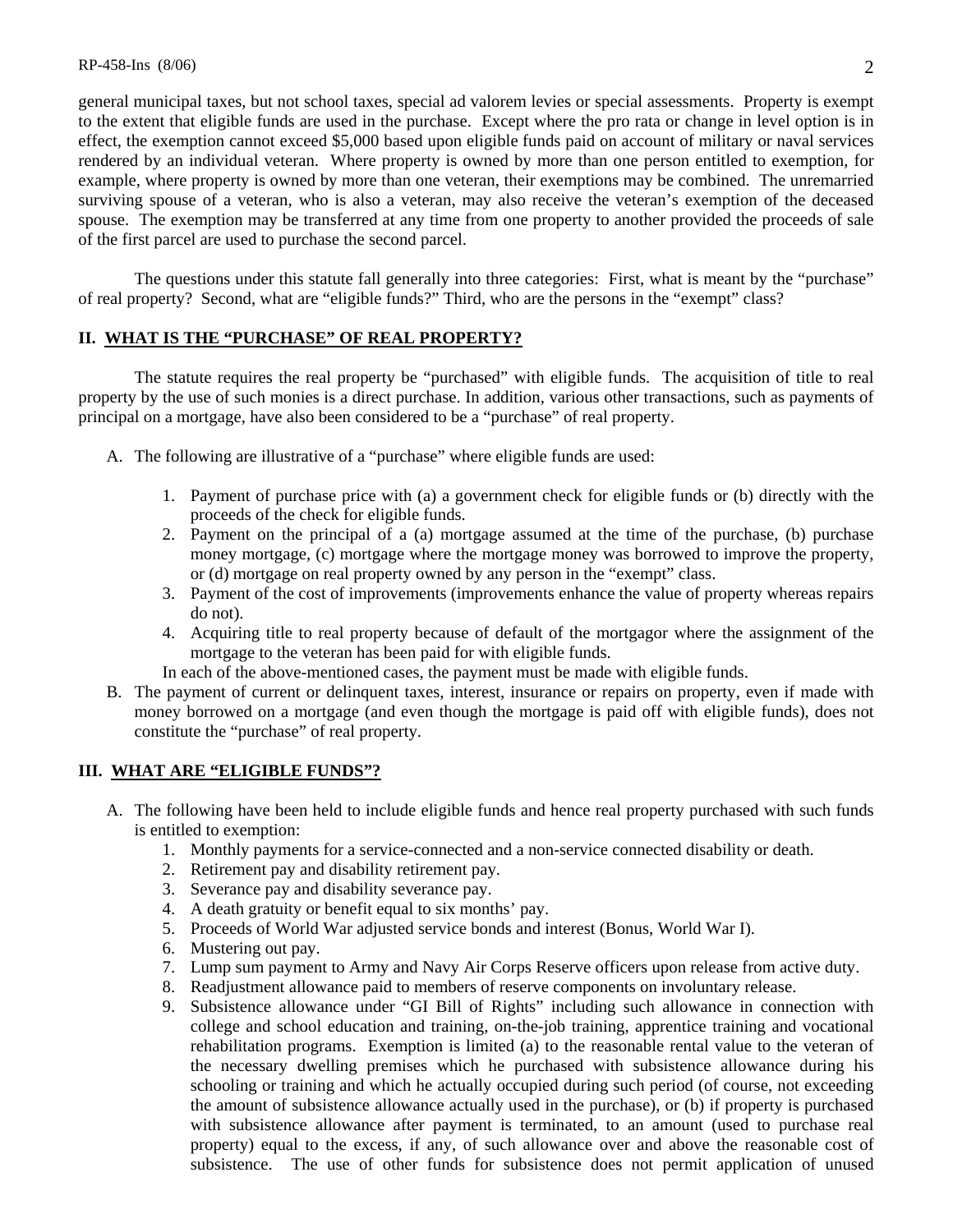subsistence allowance as eligible funds under provision (b). Post-World War II veterans do not receive separate subsistence allowances and any portion of education or training benefits not actually used for tuition, books, supplies, fees, etc., is considered a subsistence allowance and is treated in the manner described in this paragraph.

- 10. The 4% payment made by the government for the first year on the guaranteed portion of a GI loan on real property when used to reduce the principal of the mortgage, not to exceed \$160.
- 11. (a) Proceeds on maturity or death and (b) cash value on actual surrender of United States Government Life Insurance and National Service Life Insurance.
- 12. Dividends or refunds on insurance granted by the United States.
- 13. The amount of money equal to the amount of eligible funds retained by the United States Government for insurance premiums.
- 14. Proceeds from the sale of real property entitled to exemption used to purchase another parcel of real property or exchange of such real property to the extent of eligible funds used in the original purchase.
- 15. Bonus granted by New York State or by the United States Government.
- 16. Annuity to blind veterans granted by New York State.
- 17. Fleet Reserve Retainer Pay (Naval and Marine Corps).
- 18. Prisoner of war pay.
- B. The following are not considered to be eligible funds and real property purchased with such monies is not entitled the exemption.
	- 1. Government retainer pay.
	- 2. Government bounty or soldier's pay.
	- 3. Government allotment of soldier's pay.
	- 4. National Guard drill pay.
	- 5. Loan on War Risk Insurance Policies or National Service Life Insurance Policies.
	- 6. Ordinary wages paid for military service.
	- 7. Additional pay granted for special service, such as, submarine or paratrooper pay.
	- 8. Dependents' allowance, World War II.
	- 9. Proceeds of a loan not secured by a mortgage used to purchase real property although loan is paid off with eligible funds (where secured by a mortgage see IIA). Items 2(a), (b), and (c).
	- 10. Enlistment allowance and reenlistment bonus.
	- 11. Terminal leave pay (officer) and leave settled and compensated for (enlisted man-commonly called terminal leave pay) or proceeds of bonds thereof.
	- 12. Bonus granted by another state.

Although a veteran may mingle eligible funds with other funds, it is still necessary for him or her to establish to the satisfaction of the assessor that eligible funds were used to purchase real property in order to obtain exemption. Accordingly, it is advisable for a veteran to deposit such monies in a separate bank account in order to readily prove that the real property was purchased with such monies.

# **IV. PERSONS IN THE "EXEMPT" CLASS**

In order to be exempt, the real property must be "owned" by the veteran or by the spouse or unremarried surviving spouse, or dependent father or mother, or by the children under twenty-one years of age of the veteran. Dependency is a question of fact. Primarily, a dependent (father or mother) is one who derives support in whole or part from another. So long as dependency is established, it is immaterial whether the veteran is living or dead. The exemption applies to all persons, male or female, who rendered military or naval services to the United States at any time. Military or naval services for purposes of the exemption also includes service during World War II in the United States Merchant Marine, United States Army Transport Service (oceangoing service), American Field Service (overseas duty), or civilian flight crew or ground support in Pan American World Airways pursuant to its contract with Air or Naval Transport Command. The statute exempts the real property of non-resident veterans as well as resident veterans. The exemption also applies both to vacant and leased property owned by the veteran or others in the "exempt class.